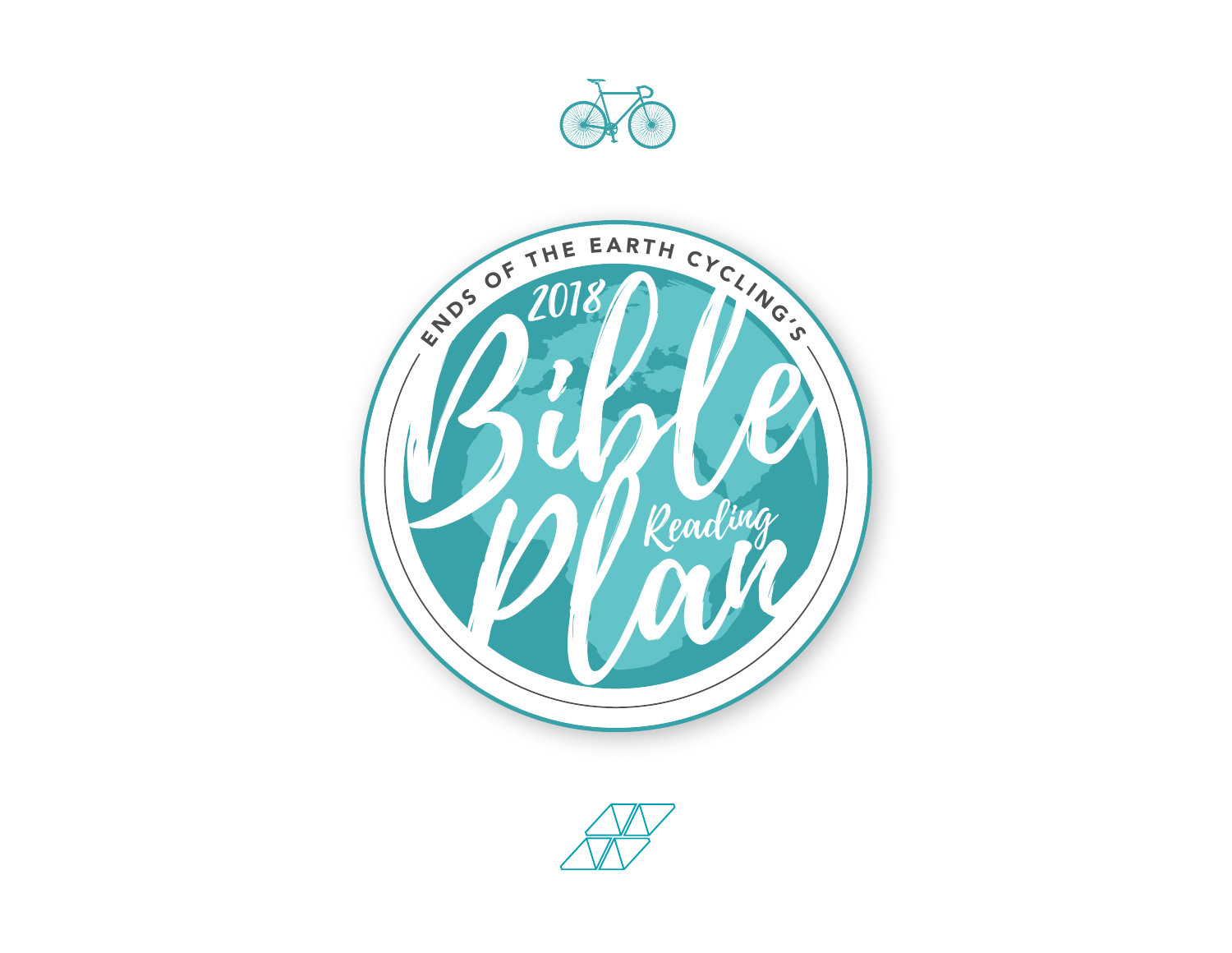## Ends of the Earth Cycling 2018 Bible Reading Plan

Arranged by Nick Haner Designed by Josh Walker

Join the discussion at: www.facebook.com/groups/ECBibleinayear

## Welcome to the Ends of the Earth Cycling 2018 Bible Reading Plan!

This plan is designed for us to read the entirety of Scripture together during the year. Each daily reading is a bit more than three chapters in length and should take about fifteen minutes to complete. Anyone is welcome to join us and start at any point during the year.

Our goal is to keep the narrative of Scripture intact without jumping between multiple books a day, while also providing some back and forth between the Old and New Testaments. We organized the readings of books by category (i.e. The Law, The Gospels, History, Poetry, Prophets, Letters). Mostly the books are arranged in canonical order. However, we grouped Major and Minor prophets from the same time period, and placed the New Testament letters in the order they were most likely written. Additionally, there is a reading from the Psalms or Proverbs every day. We hope this arrangement provides variety while also helping to see the story of the Bible a bit better without being overwhelming in the amount of reading each day.

Thank you for joining us in reading God's Word together. We believe when we commit to spending time in God's Word each day, we will begin to hear and recognize His voice with greater clarity and our lives will be enriched because of it. We pray this happens for all of us as we read the whole of Scripture in 2018!

— EC Crew

Scriptures taken from the Holy Bible, New International Version®, NIV®. Copyright © 1973, 1978, 1984, 2011 by Biblica, Inc.™ Used by permission of Zondervan. All rights reserved worldwide. www.zondervan.com The "NIV" and "New International Version" are trademarks registered in the United States Patent and Trademark Office by Biblica, Inc.™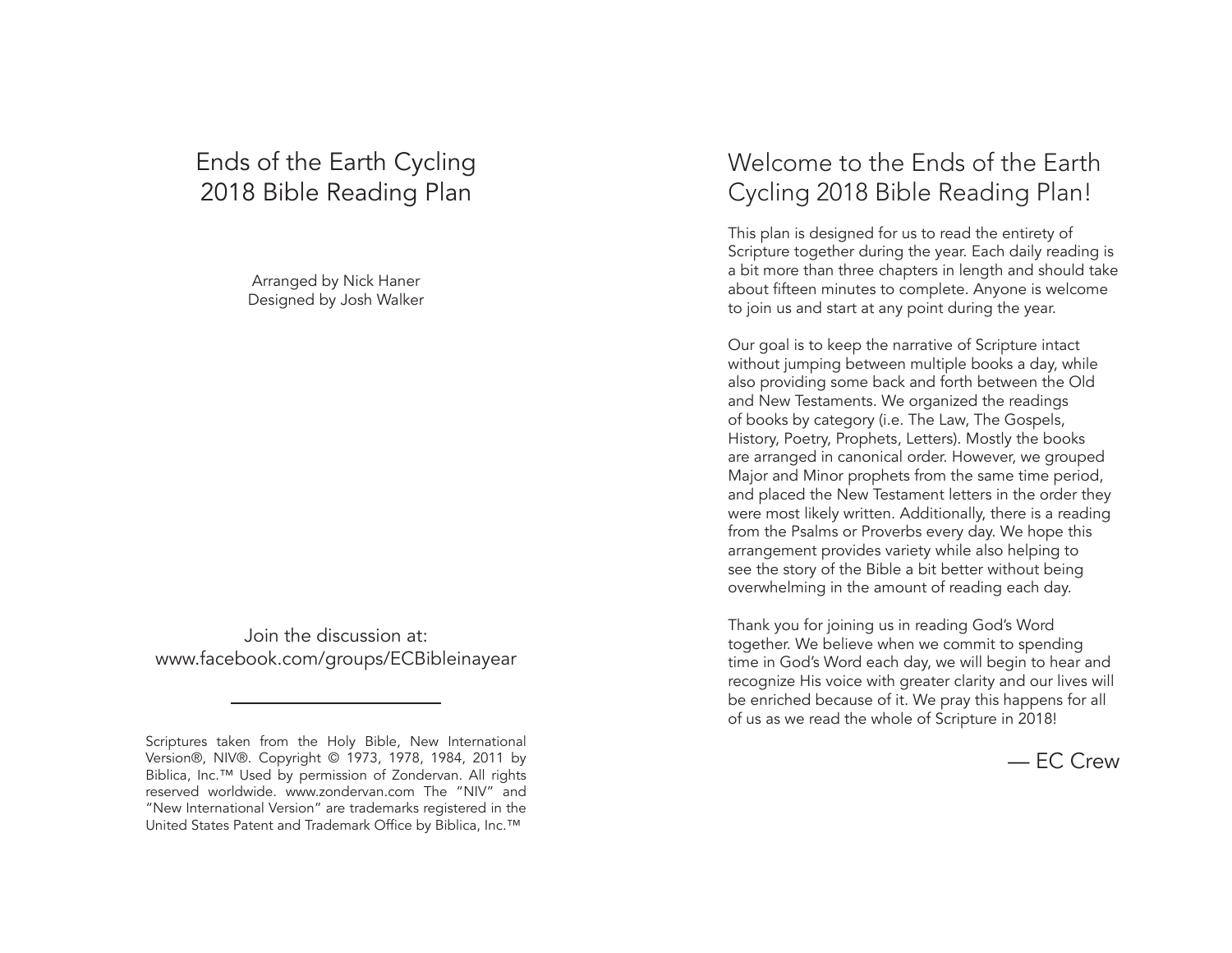January

In the beginning, God created the heavens and the earth.

Genesis 1:1

| LΙ<br>M                       | Jan 01        | Genesis 1-3         | Psalm 1          |
|-------------------------------|---------------|---------------------|------------------|
| Τ                             | Jan 02        | Genesis 4-6:8       | Psalm 2          |
| $\overline{\phantom{a}}$<br>W | Jan 03        | Genesis 6:9-8:22    | Psalm 3          |
| П<br>$\top$                   | Jan 04        | Genesis 9-11        | Proverbs 1:1-7   |
| П<br>F                        | Jan 05        | Genesis 12-14       | Psalm 4          |
| П<br>S                        | Jan 06        | Genesis 15-17       | Psalm 5          |
| $\Box$<br>S                   | Jan 07        | Genesis 18-19       | Psalm 6          |
| $\Box$<br>M                   | Jan 08        | Genesis 20-22       | Proverbs 1:8-19  |
| $\Box$<br>T                   | Jan 09        | Genesis 23-24       | Psalm 7:1-9      |
| $\Box$<br>W                   | <b>Jan 10</b> | Genesis 25-28:9     | Psalm 7:10-17    |
| П<br>T                        | <b>Jan 11</b> | Genesis 28:10-30:43 | Psalm 8          |
| $\Box$<br>F                   | Jan 12        | Genesis 31-33       | Proverbs 1:20-33 |
| П<br>S                        | Jan 13        | Genesis 34-36       | Psalm 9:1-6      |
| $\Box$<br>S                   | <b>Jan 14</b> | Genesis 37-39       | Psalm 9:7-12     |
| $\Box$<br>M                   | Jan 15        | Genesis 40-42       | Psalm 9:13-20    |
| T                             | Jan 16        | Genesis 43-45       | Proverbs 2:1-11  |
| $\overline{\phantom{0}}$<br>W | Jan 17        | Genesis 46-47       | Psalm 10:1-11    |
| Τ                             | Jan 18        | Genesis 48-50       | Psalm 10:12-18   |
| $\Box$<br>F.                  | <b>Jan 19</b> | Exodus 1-3          | Psalm 11         |
| $\Box$<br>S                   | <b>Jan 20</b> | Exodus 4-6:27       | Proverbs 2:12-22 |
| $\Box$<br>S                   | Jan 21        | Exodus 6:28-9:35    | Psalm 12         |
| $\Box$<br>M                   | Jan 22        | Exodus 10-12        | Psalm 13         |
| П<br>T                        | Jan 23        | Exodus 13-15        | Psalm 14         |
| Г<br>W                        | <b>Jan 24</b> | Exodus 16-18        | Proverbs 3:1-10  |
| Τ                             | <b>Jan 25</b> | Exodus 19-21        | Psalm 15         |
| F                             | <b>Jan 26</b> | Exodus 22-24        | Psalm 16         |
| $\Box$<br>S                   | Jan 27        | Exodus 25-27        | Proverbs 3:11-20 |
| S                             | Jan 28        | Exodus 28-29        | Psalm 17:1-5     |
| Ξ                             | M Jan 29      | Exodus 30-32        | Psalm 17:6-12    |
| $\top$                        | Jan 30        | Exodus 33-35        | Psalm 17:13-15   |
| W                             | Jan 31        | Exodus 36-38        | Proverbs 3:21-35 |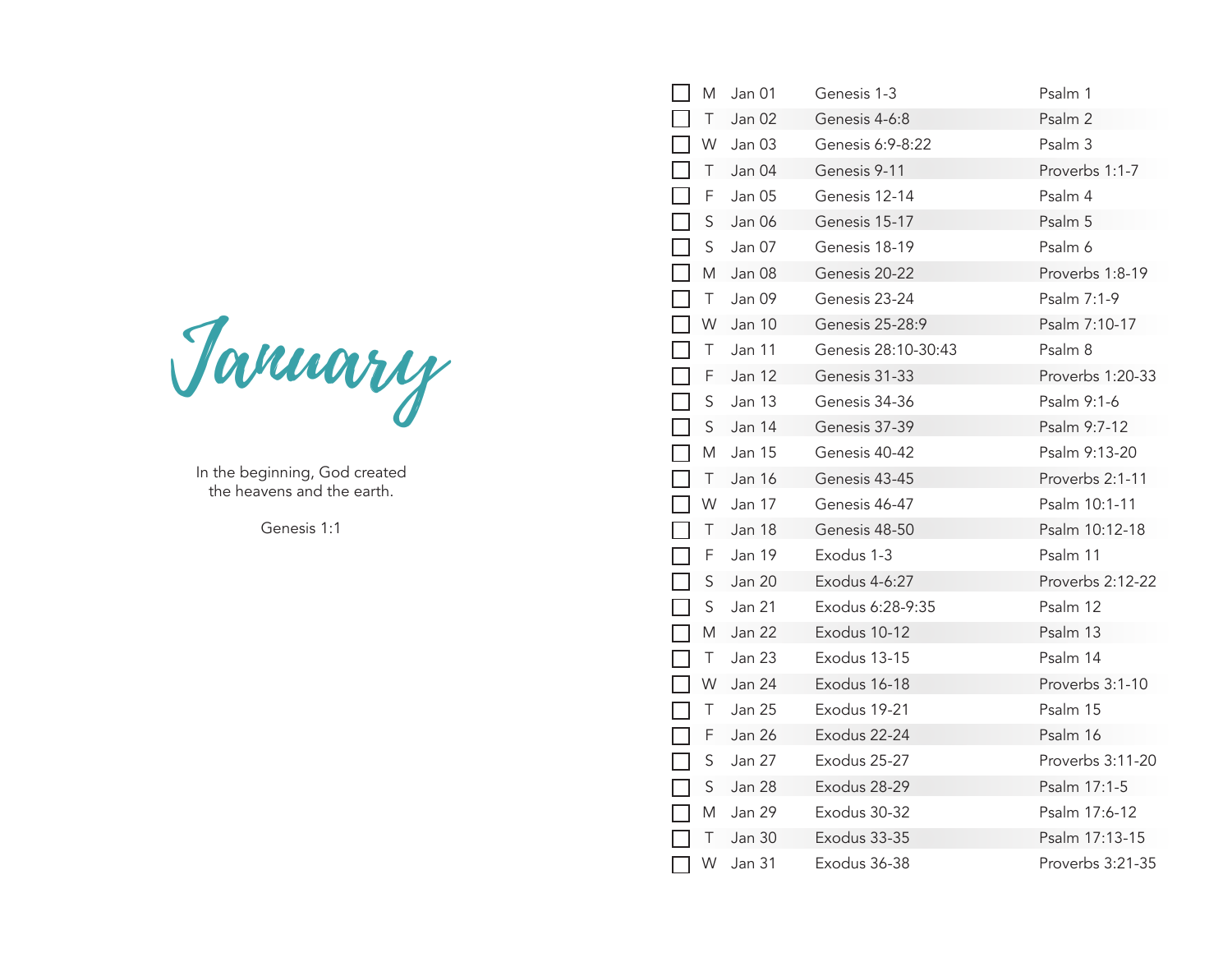February

Surely Your goodness and love will follow me all the days of my life, and I will dwell in the house of the Lord forever.

Psalm 23:6

|                          | Τ | Feb 01 | Exodus 39-40        | Psalm 18:1-6     |
|--------------------------|---|--------|---------------------|------------------|
|                          | F | Feb 02 | Leviticus 1-3       | Psalm 18:7-15    |
|                          | S | Feb 03 | Leviticus 4-6       | Psalm 18:16-24   |
| П                        | S | Feb 04 | Leviticus 7-9       | Psalm 18:25-36   |
|                          | M | Feb 05 | Leviticus 10-12     | Psalm 18:37-42   |
|                          | T | Feb 06 | Leviticus 13-14     | Psalm 18:43-50   |
|                          | W | Feb 07 | Leviticus 15-17     | Proverbs 4:1-9   |
|                          | Τ | Feb 08 | Leviticus 18-20     | Psalm 19:1-6     |
|                          | F | Feb 09 | Leviticus 21-22     | Psalm 19:7-14    |
| $\Box$                   | S | Feb 10 | Leviticus 23-25     | Proverbs 4:10-19 |
| П                        | S | Feb 11 | Leviticus 26-27     | Psalm 20         |
|                          | M | Feb 12 | Numbers 1-3         | Psalm 21:1-7     |
| $\overline{\phantom{a}}$ | Τ | Feb 13 | Numbers 4-6         | Psalm 21:8-13    |
|                          | W | Feb 14 | Numbers 7-8         | Proverbs 4:20-27 |
|                          | Τ | Feb 15 | Numbers 9-11        | Psalm 22:1-11    |
| $\blacksquare$           | F | Feb 16 | Numbers 12-14       | Psalm 22:12-21   |
|                          | S | Feb 17 | Numbers 15-17       | Psalm 22:22-31   |
|                          | S | Feb 18 | Numbers 18-20       | Proverbs 5:1-14  |
| $\sim$                   | M | Feb 19 | Numbers 21-23:26    | Psalm 23         |
|                          | Τ | Feb 20 | Numbers 23:27-26:65 | Psalm 24         |
|                          | W | Feb 21 | Numbers 27-29       | Proverbs 5:15-23 |
| $\overline{\phantom{a}}$ | Τ | Feb 22 | Numbers 30-32       | Psalm 25:1-7     |
|                          | F | Feb 23 | Numbers 33-36       | Psalm 25:8-15    |
|                          | S | Feb 24 | Deuteronomy 1-3     | Psalm 25:16-22   |
| H                        | S | Feb 25 | Deuteronomy 4-6     | Proverbs 6:1-11  |
| $\blacksquare$           | M | Feb 26 | Deuteronomy 7-9     | Psalm 26         |
|                          | Τ | Feb 27 | Deuteronomy 10-12   | Psalm 27:1-6     |
|                          | W | Feb 28 | Deuteronomy 13-15   | Psalm 27:7-14    |
|                          |   |        |                     |                  |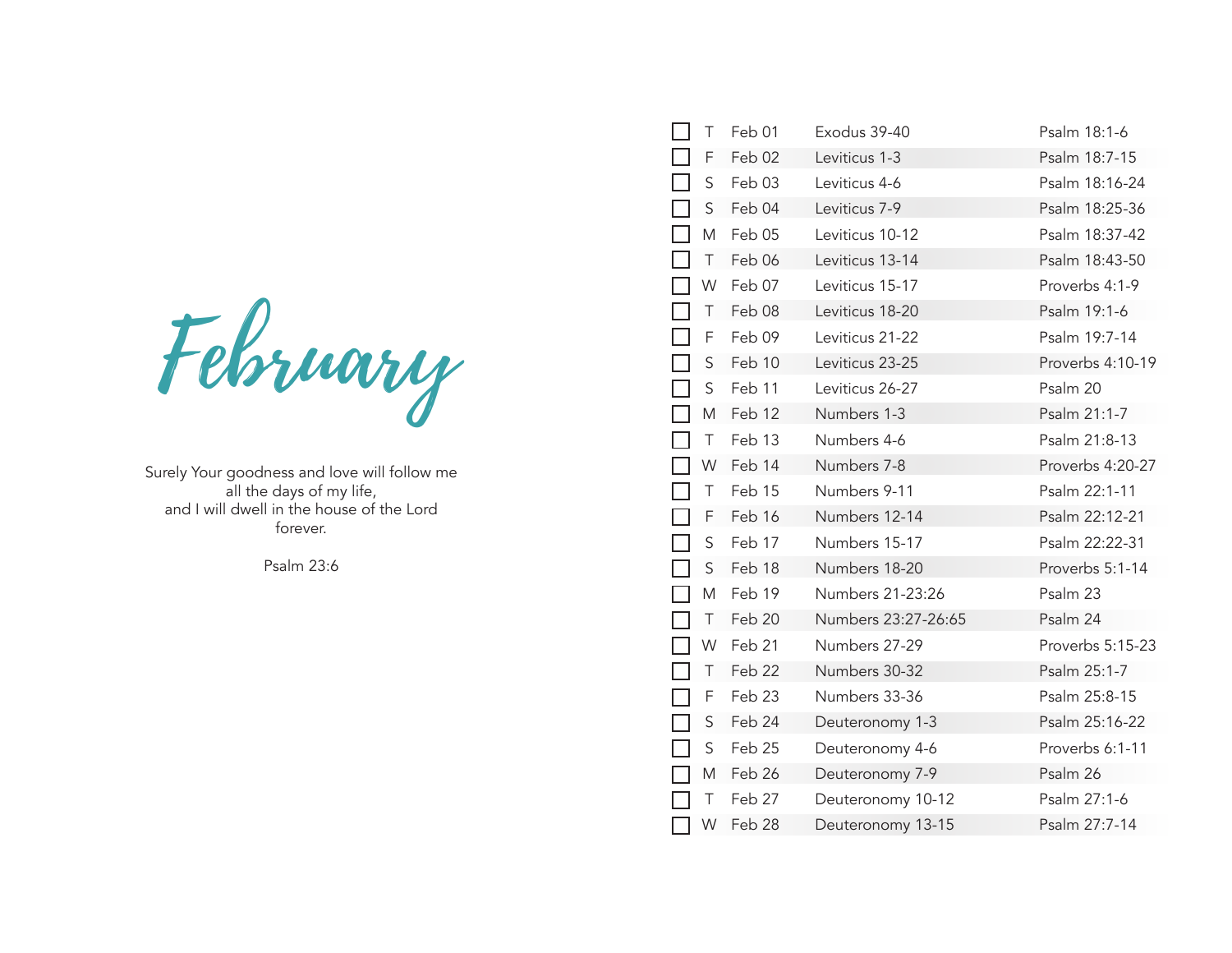March

Therefore go and make disciples of all nations, baptizing them in the name of the Father and of the Son and of the Holy Spirit.

Matthew 28:19

|                          | Τ           | Mar 01        | Deuteronomy 16-18       | Proverbs 6:12-19 |
|--------------------------|-------------|---------------|-------------------------|------------------|
|                          | F           | Mar 02        | Deuteronomy 19-21:21    | Psalm 28         |
|                          | $\mathsf S$ | Mar 03        | Deuteronomy 21:22-23:14 | Psalm 29         |
| $\Box$                   | $\mathsf S$ | Mar 04        | Deuteronomy 23:15-26:19 | Psalm 30:1-7     |
| П                        | M           | Mar 05        | Deuteronomy 27-29       | Psalm 30:8-12    |
|                          | $\top$      | Mar 06        | Deuteronomy 30-32       | Proverbs 6:20-29 |
|                          | W           | Mar 07        | Deuteronomy 33-34       | Psalm 31:1-8     |
|                          | Τ           | Mar 08        | Matthew 1-4             | Psalm 31:9-18    |
| $\Box$                   | F           | Mar 09        | Matthew 5-7             | Psalm 31:19-24   |
| П                        | S           | Mar 10        | Matthew 8-10            | Proverbs 6:30-35 |
| $\Box$                   | $\mathsf S$ | Mar 11        | Matthew 11-12           | Psalm 32         |
|                          | M           | Mar 12        | Matthew 13-15           | Psalm 33:1-11    |
|                          | Τ           | Mar 13        | Matthew 16-18           | Psalm 33:12-22   |
| $\Box$                   | W           | Mar 14        | Matthew 19-21           | Proverbs 7:1-5   |
| $\Box$                   | Τ           | <b>Mar 15</b> | Matthew 22-23           | Psalm 34:1-10    |
| $\Box$                   | F           | Mar 16        | Matthew 24-25           | Psalm 34:11-22   |
| $\Box$                   | $\mathsf S$ | Mar 17        | Matthew 26-28           | Proverbs 7:6-20  |
| $\Box$                   | $\mathsf S$ | Mar 18        | Mark 1-3                | Psalm 35:1-10    |
| $\Box$                   | M           | Mar 19        | Mark 4-6                | Psalm 35:11-18   |
|                          | Τ           | Mar 20        | Mark 7-9                | Psalm 35:19-28   |
|                          | W           | Mar 21        | Mark 10-12              | Proverbs 7:21-27 |
|                          | Τ           | Mar 22        | Mark 13-14              | Psalm 36         |
| П                        | F           | Mar 23        | Mark 15-16              | Psalm 37:1-9     |
| П                        | S           | Mar 24        | Luke 1-2                | Psalm 37:10-20   |
| П                        | S           | Mar 25        | <b>Luke 3-5</b>         | Psalm 37:21-31   |
|                          | M           | Mar 26        | Luke 6-8                | Psalm 37:32-40   |
|                          | Τ           | Mar 27        | Luke 9-11               | Proverbs 8:1-11  |
| $\overline{\phantom{0}}$ | W           | Mar 28        | Luke 12-13              | Psalm 38:1-11    |
|                          | Τ           | Mar 29        | Luke 14-16              | Psalm 38:12-22   |
|                          | F           | Mar 30        | Luke 17-19              | Proverbs 8:12-21 |
|                          | S           | Mar 31        | Luke 20-21              | Psalm 39         |
|                          |             |               |                         |                  |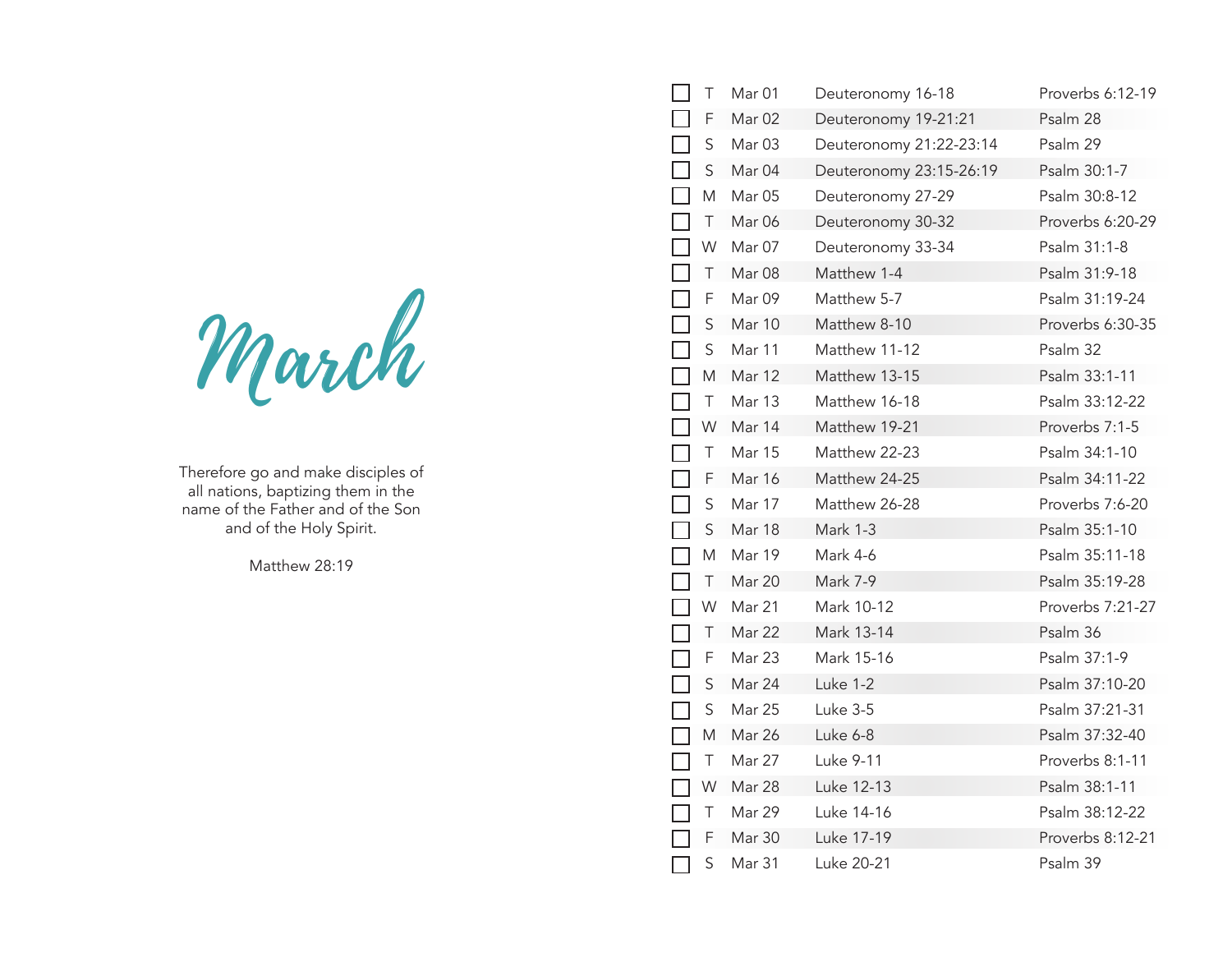April

Have I not commanded you? Be strong and courageous. Do not be afraid; do not be discouraged, for the LORD your God will be with you wherever you go.

Joshua 1:9

|              | S         | Apr 01 | Luke 22-24       | Psalm 40:1-8      |
|--------------|-----------|--------|------------------|-------------------|
|              | M         | Apr 02 | <b>John 1-3</b>  | Psalm 40:9-17     |
|              | $\top$    | Apr 03 | John 4-5         | Proverbs 8:22-31  |
| $\Box$       | W         | Apr 04 | John 6-7         | Psalm 41:1-6      |
| $\mathsf{L}$ | Τ         | Apr 05 | John 8-9         | Psalm 41:7-13     |
|              | F         | Apr 06 | John 10-12       | Proverbs 8:32-36  |
| $\Box$       | S         | Apr 07 | John 13-15:25    | Psalm 42:1-6      |
| $\Box$       | S         | Apr 08 | John 15:26-18:40 | Psalm 42:7-11     |
| $\Box$       | M         | Apr 09 | John 19-21       | Psalm 43          |
| $\Box$       | $\top$    | Apr 10 | Joshua 1-2       | Proverbs 9:1-12   |
| $\Box$       | W         | Apr 11 | Joshua 3-5:12    | Psalm 44:1-12     |
| $\Box$       | Τ         | Apr 12 | Joshua 5:13-8:35 | Psalm 44:13-26    |
| П            | F         | Apr 13 | Joshua 9-11      | Psalm 45:1-9      |
| $\Box$       | S         | Apr 14 | Joshua 12-14     | Psalm 45:10-17    |
| $\Box$       | S         | Apr 15 | Joshua 15-17     | Proverbs 9:13-18  |
| $\Box$       | M         | Apr 16 | Joshua 18-19     | Psalm 46          |
| П            | Τ         | Apr 17 | Joshua 20-21     | Psalm 47          |
|              | W         | Apr 18 | Joshua 22-24     | Proverbs 10:1-10  |
| $\Box$       | Τ         | Apr 19 | Judges 1-3       | Psalm 48:1-8      |
| $\Box$       | F         | Apr 20 | Judges 4-6       | Psalm 48:9-14     |
| $\Box$       | S         | Apr 21 | Judges 7-9       | Psalm 49          |
| П            | S         | Apr 22 | Judges 10-12     | Proverbs 10:11-20 |
| П            | ${\sf M}$ | Apr 23 | Judges 13-15     | Psalm 50:1-15     |
| $\Box$       | $\top$    | Apr 24 | Judges 16-18     | Psalm 50:16-23    |
|              | W         | Apr 25 | Judges 19-21     | Psalm 51:1-9      |
|              | Τ         | Apr 26 | <b>Ruth 1-4</b>  | Psalm 51:10-19    |
|              | F         | Apr 27 | 1 Samuel 1-2     | Proverbs 10:21-32 |
|              | S         | Apr 28 | 1 Samuel 3-5     | Psalm 52          |
|              | S         | Apr 29 | 1 Samuel 6-8     | Psalm 53          |
|              | M         | Apr 30 | 1 Samuel 9-11    | Proverbs 11:1-8   |
|              |           |        |                  |                   |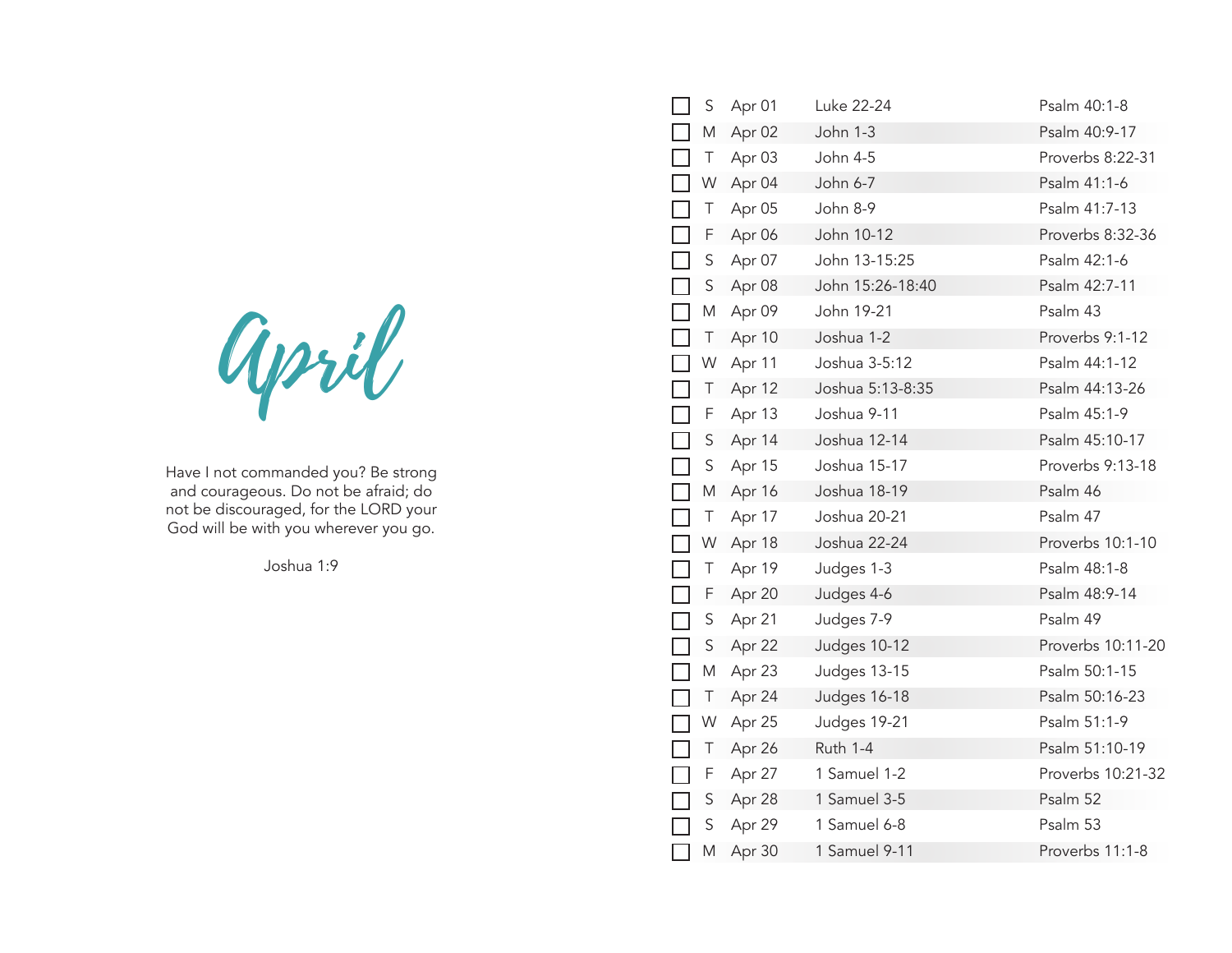May

But you will receive power when the Holy Spirit comes on you; and you will be My witnesses in Jerusa lem, and in all Judea and Samaria, and to the ends of the earth.

Acts 1:8

|        | Τ           | May 01        | 1 Samuel 12-13       | Psalm 54          |
|--------|-------------|---------------|----------------------|-------------------|
|        | W           | May 02        | 1 Samuel 14-16       | Psalm 55:1-11     |
|        | Τ           | May 03        | 1 Samuel 17-18       | Psalm 55:12-23    |
| П      | F           | May 04        | 1 Samuel 19-21       | Proverbs 11:9-18  |
|        | S           | May 05        | 1 Samuel 22-24       | Psalm 56          |
| $\Box$ | $\mathsf S$ | May 06        | 1 Samuel 25-28:2     | Psalm 57:1-6      |
|        | M           | May 07        | 1 Samuel 28:3-31:13  | Psalm 57:7-11     |
|        | Τ           | May 08        | 2 Samuel 1-3         | Proverbs 11:19-31 |
|        | W           | May 09        | 2 Samuel 4-6         | Psalm 58          |
|        | Τ           | May 10        | 2 Samuel 7-9         | Psalm 59:1-8      |
| $\Box$ | F           | May 11        | 2 Samuel 10-12       | Psalm 59:9-17     |
|        | S           | <b>May 12</b> | 2 Samuel 13-15       | Proverbs 12:1-7   |
| $\Box$ | $\mathsf S$ | May 13        | 2 Samuel 16-18:18    | Psalm 60:1-4      |
| П      | M           | May 14        | 2 Samuel 18:19-20:26 | Psalm 60:5-12     |
|        | Τ           | May 15        | 2 Samuel 21-22       | Psalm 61          |
|        | W           | <b>May 16</b> | 2 Samuel 23-24       | Proverbs 12:8-17  |
|        | Τ           | May 17        | Acts 1-3             | Psalm 62          |
| П      | F           | <b>May 18</b> | Acts 4-5             | Psalm 63          |
|        | $\sf S$     | May 19        | Acts 6-8             | Psalm 64          |
| $\Box$ | S           | <b>May 20</b> | <b>Acts 9-11</b>     | Proverbs 12:18-28 |
|        | M           | May 21        | Acts 12-14           | Psalm 65          |
|        | Τ           | <b>May 22</b> | Acts 15-17           | Psalm 66:1-12     |
| П      | W           | May 23        | Acts 18-20           | Psalm 66:13-20    |
|        | Τ           | May 24        | Acts 21-23           | Proverbs 13:1-9   |
| $\Box$ | F           | May 25        | Acts 24-26           | Psalm 67          |
|        | S           | <b>May 26</b> | Acts 27-28           | Psalm 68:1-6      |
|        | S           | May 27        | 1 Kings 1-2          | Psalm 68:7-14     |
| $\Box$ | M           | <b>May 28</b> | 1 Kings 3-5          | Psalm 68:15-20    |
|        | Τ           | May 29        | 1 Kings 6-7          | Psalm 68:21-27    |
|        | W           | <b>May 30</b> | 1 Kings 8-10         | Psalm 68:28-35    |
|        | $\top$      | May 31        | 1 Kings 11-13        | Proverbs 13:10-19 |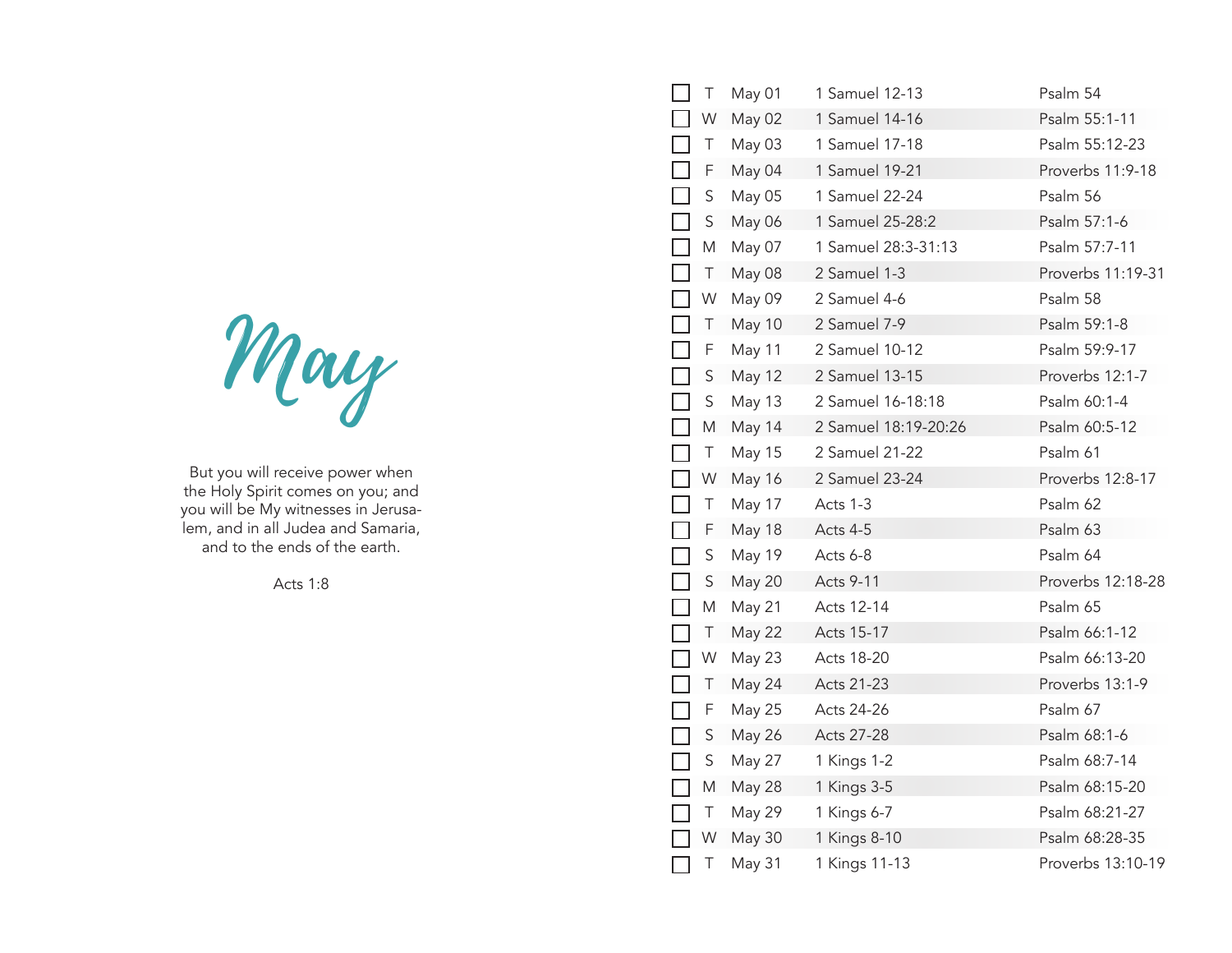June

As they were walking along and talking together, suddenly a chariot of fire and horses of fire appeared and separated the two of them, and Elijah went up to heaven in a whirlwind.

2 Kings 2:11

| F           | Jun 01        | 1 Kings 14-16           | Proverbs 13:20-14:4 |
|-------------|---------------|-------------------------|---------------------|
| S           | <b>Jun 02</b> | 1 Kings 17-18           | Psalm 69:1-12       |
| S           | Jun 03        | 1 Kings 19-20           | Psalm 69:13-28      |
| $\Box$<br>M | <b>Jun 04</b> | 1 Kings 21-22           | Psalm 69:29-36      |
| Τ           | <b>Jun 05</b> | 2 Kings 1-3             | Proverbs 14:5-14    |
| W           | <b>Jun 06</b> | 2 Kings 4-6:23          | Psalm 70            |
| Τ           | Jun 07        | 2 Kings 6:24-9:37       | Psalm 71:1-8        |
| F           | Jun 08        | 2 Kings 10-12           | Psalm 71:9-18       |
| S           | Jun 09        | 2 Kings 13-15           | Psalm 71:19-24      |
| S           | <b>Jun 10</b> | 2 Kings 16-18           | Proverbs 14:15-24   |
| M           | <b>Jun 11</b> | 2 Kings 19-20           | Psalm 72            |
| Τ           | <b>Jun 12</b> | 2 Kings 21-22           | Psalm 73:1-14       |
| W           | <b>Jun 13</b> | 2 Kings 23-25           | Psalm 73:15-28      |
| Τ           | <b>Jun 14</b> | 1 Chronicles 1-2        | Proverbs 14:25-35   |
| F           | <b>Jun 15</b> | 1 Chronicles 3-5        | Psalm 74:1-9        |
| S           | <b>Jun 16</b> | 1 Chronicles 6-7        | Psalm 74:10-17      |
| S           | <b>Jun 17</b> | 1 Chronicles 8-10       | Psalm 74:18-23      |
| M           | <b>Jun 18</b> | 1 Chronicles 11-12      | Proverbs 15:1-10    |
| Τ           | <b>Jun 19</b> | 1 Chronicles 13-15      | Psalm 75            |
| W           | <b>Jun 20</b> | 1 Chronicles 16-18      | Psalm 76            |
| Τ           | <b>Jun 21</b> | 1 Chronicles 19-22:1    | Proverbs 15:11-20   |
| F           | <b>Jun 22</b> | 1 Chronicles 22:2-24:31 | Psalm 77:1-9        |
| S           | <b>Jun 23</b> | 1 Chronicles 25-27      | Psalm 77:10-20      |
| S           | <b>Jun 24</b> | 1 Chronicles 28-29      | Proverbs 15:21-33   |
| M           | <b>Jun 25</b> | 2 Chronicles 1-3        | Psalm 78:1-8        |
| T           | Jun 26        | 2 Chronicles 4-6        | Psalm 78:9-16       |
| W           | <b>Jun 27</b> | 2 Chronicles 7-9        | Psalm 78:17-31      |
| Τ           | <b>Jun 28</b> | 2 Chronicles 10-12      | Psalm 78:32-39      |
| F           | Jun 29        | 2 Chronicles 13-15      | Psalm 78:40-55      |
| S           | <b>Jun 30</b> | 2 Chronicles 16-19:3    | Psalm 78:56-72      |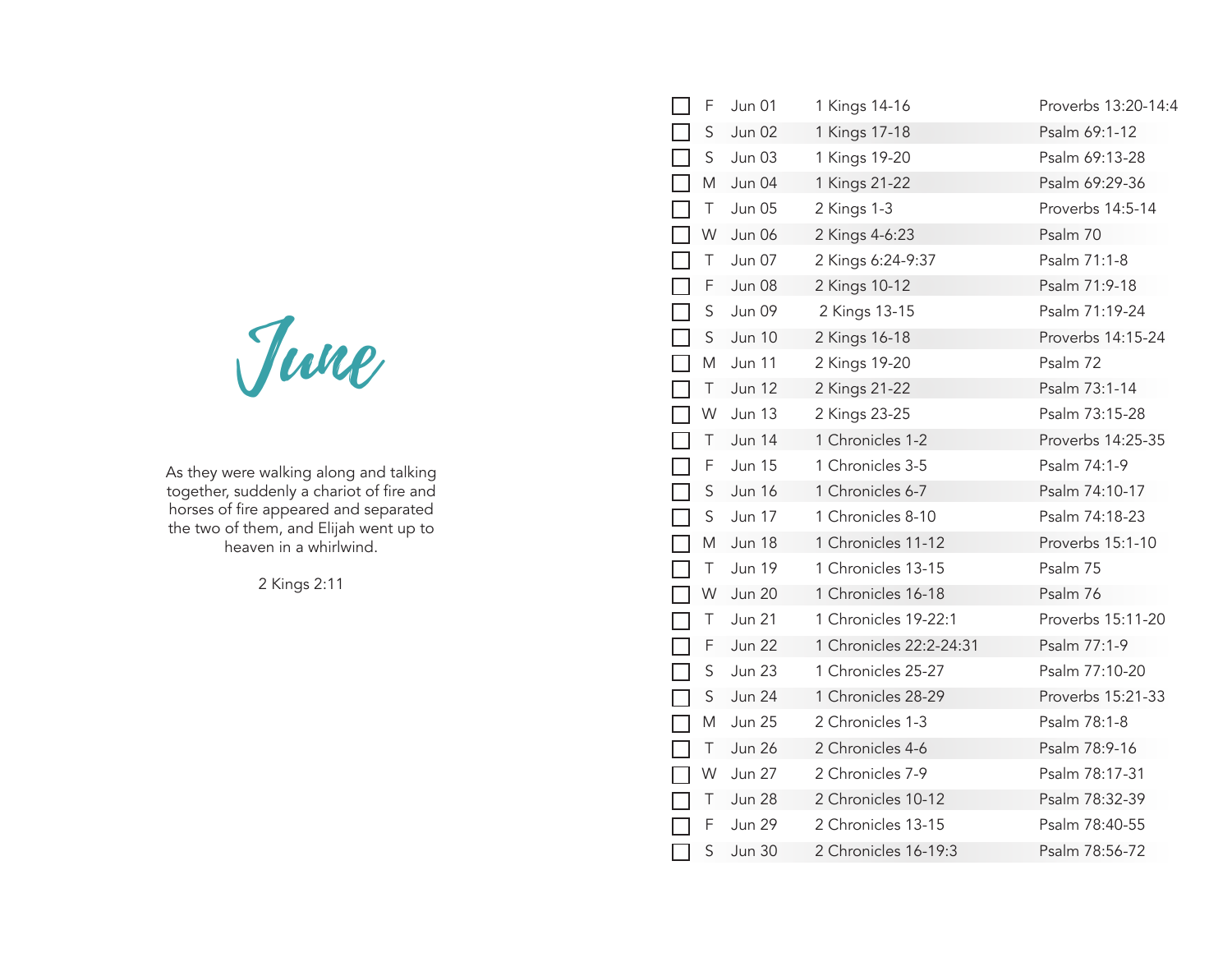July

Every good and perfect gift is from above, coming down from the Father of the heavenly lights, who does not change like shifting shadows.

James 1:17

|        | S           | <b>Jul 01</b> | 2 Chronicles 19:4-21:20 | Proverbs 16:1-7   |
|--------|-------------|---------------|-------------------------|-------------------|
|        | M           | <b>Jul 02</b> | 2 Chronicles 22-24      | Psalm 79          |
| H      | $\top$      | <b>Jul 03</b> | 2 Chronicles 25-26      | Proverbs 16:8-17  |
|        | W           | Jul 04        | 2 Chronicles 27-28      | Psalm 80:1-7      |
|        | $\top$      | <b>Jul 05</b> | 2 Chronicles 29-31      | Psalm 80:8-19     |
| $\Box$ | F           | <b>Jul 06</b> | 2 Chronicles 32-33      | Psalm 81:1-7      |
| $\Box$ | S           | Jul 07        | 2 Chronicles 34-36      | Psalm 81:8-16     |
| П      | S           | <b>Jul 08</b> | James 1-2               | Proverbs 16:18-27 |
| $\Box$ | Μ           | <b>Jul 09</b> | James 3-5               | Psalm 82          |
| $\Box$ | $\top$      | <b>Jul 10</b> | 1 Thessalonians 1-3     | Psalm 83          |
| $\Box$ | W           | <b>Jul 11</b> | 1 Thessalonians 4-5     | Proverbs 16:28-33 |
|        | T           | Jul 12        | 2 Thessalonians 1-3     | Psalm 84:1-7      |
| $\Box$ | F           | <b>Jul 13</b> | Galatians 1-4:7         | Psalm 84:8-12     |
| $\Box$ | S           | <b>Jul 14</b> | Galatians 4:8-6:18      | Psalm 85:1-7      |
| П      | $\mathsf S$ | <b>Jul 15</b> | Job 1-2                 | Psalm 85:8-13     |
| $\Box$ | M           | <b>Jul 16</b> | $Job3-5$                | Proverbs 17:1-14  |
| $\Box$ | T           | <b>Jul 17</b> | Job 6-8                 | Psalm 86:1-10     |
| $\Box$ | W           | <b>Jul 18</b> | Job 9-11                | Psalm 86:11-17    |
| $\Box$ | Τ           | <b>Jul 19</b> | Job 12-14               | Proverbs 17:15-28 |
| $\Box$ | F           | <b>Jul 20</b> | Job 15-17               | Psalm 87          |
| $\Box$ | S           | <b>Jul 21</b> | Job 18-20               | Psalm 88:1-9      |
| $\Box$ | S           | <b>Jul 22</b> | Job 21-22               | Psalm 88:9-18     |
| $\Box$ | M           | <b>Jul 23</b> | Job 23-25               | Proverbs 18:1-6   |
| П      | T           | <b>Jul 24</b> | Job 26-28               | Psalm 89:1-8      |
| $\Box$ | W           | <b>Jul 25</b> | Job 29-31               | Psalm 89:9-13     |
| П      | Τ           | <b>Jul 26</b> | Job 32-34               | Psalm 89:14-18    |
| П      | F           | <b>Jul 27</b> | Job 35-37               | Psalm 89:19-29    |
|        | S           | <b>Jul 28</b> | Job 38-39               | Psalm 89:30-37    |
|        | S           | <b>Jul 29</b> | Job 40-42               | Psalm 89:38-45    |
| Г      | Μ           | <b>Jul 30</b> | Ecclesiastes 1-3        | Psalm 89:46-52    |
|        | T           | <b>Jul 31</b> | Ecclesiastes 4-6        | Proverbs 18:7-16  |
|        |             |               |                         |                   |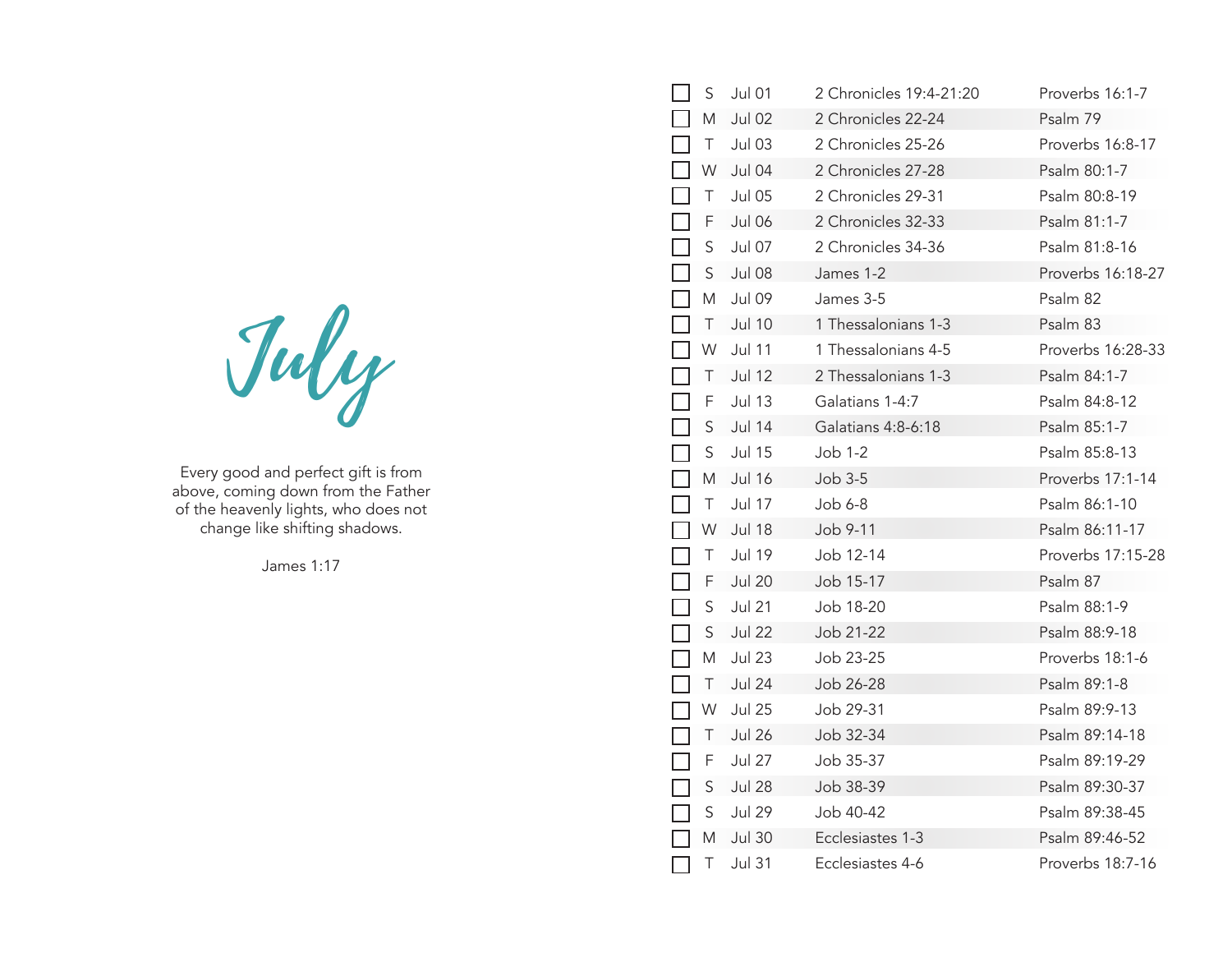August

Love is patient, love is kind. It does not envy, it does not boast, it is not proud.

1 Corinthians 13:4

| W                     | Aug 01 | Ecclesiastes 7-9:12     | Proverbs 18:17-24 |
|-----------------------|--------|-------------------------|-------------------|
| $\top$                | Aug 02 | Ecclesiastes 9:13-12:14 | Psalm 90:1-10     |
| $\Box$<br>F           | Aug 03 | Song of Songs 1-3       | Psalm 90:11-17    |
| $\Box$<br>$\mathsf S$ | Aug 04 | Song of Songs 4-5       | Proverbs 19:1-12  |
| $\Box$<br>$\sf S$     | Aug 05 | Song of Songs 6-8       | Psalm 91:1-8      |
| П<br>M                | Aug 06 | 1 Corinthians 1-3       | Psalm 91:9-16     |
| Τ                     | Aug 07 | 1 Corinthians 4-6       | Psalm 92          |
| $\Box$<br>W           | Aug 08 | 1 Corinthians 7-9       | Proverbs 19:13-22 |
| $\Box$<br>Τ           | Aug 09 | 1 Corinthians 10-11     | Psalm 93          |
| $\Box$<br>F           | Aug 10 | 1 Corinthians 12-14     | Psalm 94:1-11     |
| $\Box$<br>$\mathsf S$ | Aug 11 | 1 Corinthians 15-16     | Psalm 94:12-23    |
| $\Box$<br>S           | Aug 12 | 2 Corinthians 1-3       | Proverbs 19:23-29 |
| П<br>M                | Aug 13 | 2 Corinthians 4-7:1     | Psalm 95          |
| Τ                     | Aug 14 | 2 Corinthians 7:2-9:15  | Psalm 96          |
| $\Box$<br>W           | Aug 15 | 2 Corinthians 10-13     | Psalm 97          |
| $\Box$<br>Τ           | Aug 16 | Hosea 1-3               | Proverbs 20:1-14  |
| П<br>F                | Aug 17 | Hosea 4-5               | Psalm 98          |
| $\Box$<br>$\sf S$     | Aug 18 | Hosea 6-8               | Psalm 99          |
| П<br>$\mathsf S$      | Aug 19 | Hosea 9-11:11           | Psalm 100         |
| $\Box$<br>M           | Aug 20 | Hosea 11:12-14:9        | Proverbs 20:15-30 |
| Τ                     | Aug 21 | Joel 1-3                | Psalm 101         |
| $\Box$<br>W           | Aug 22 | Amos 1-3                | Psalm 102:1-11    |
| $\Box$<br>Τ           | Aug 23 | Amos 4-6                | Psalm 102:12-17   |
| П<br>F                | Aug 24 | Amos 7-9                | Psalm 102:18-28   |
| $\sf S$               | Aug 25 | Obadiah, Jonah          | Proverbs 21:1-6   |
| П<br>$\sf S$          | Aug 26 | Micah 1-2               | Psalm 103:1-12    |
| $\Box$<br>M           | Aug 27 | Micah 3-5               | Psalm 103:13-22   |
| Τ                     | Aug 28 | Micah 6-7               | Proverbs 21:7-16  |
| W                     | Aug 29 | Isaiah 1-2              | Psalm 104:1-18    |
| $\top$                | Aug 30 | Isaiah 3-5              | Psalm 104:19-30   |
| $\mathsf F$           | Aug 31 | Isaiah 6-8:18           | Psalm 104:31-35   |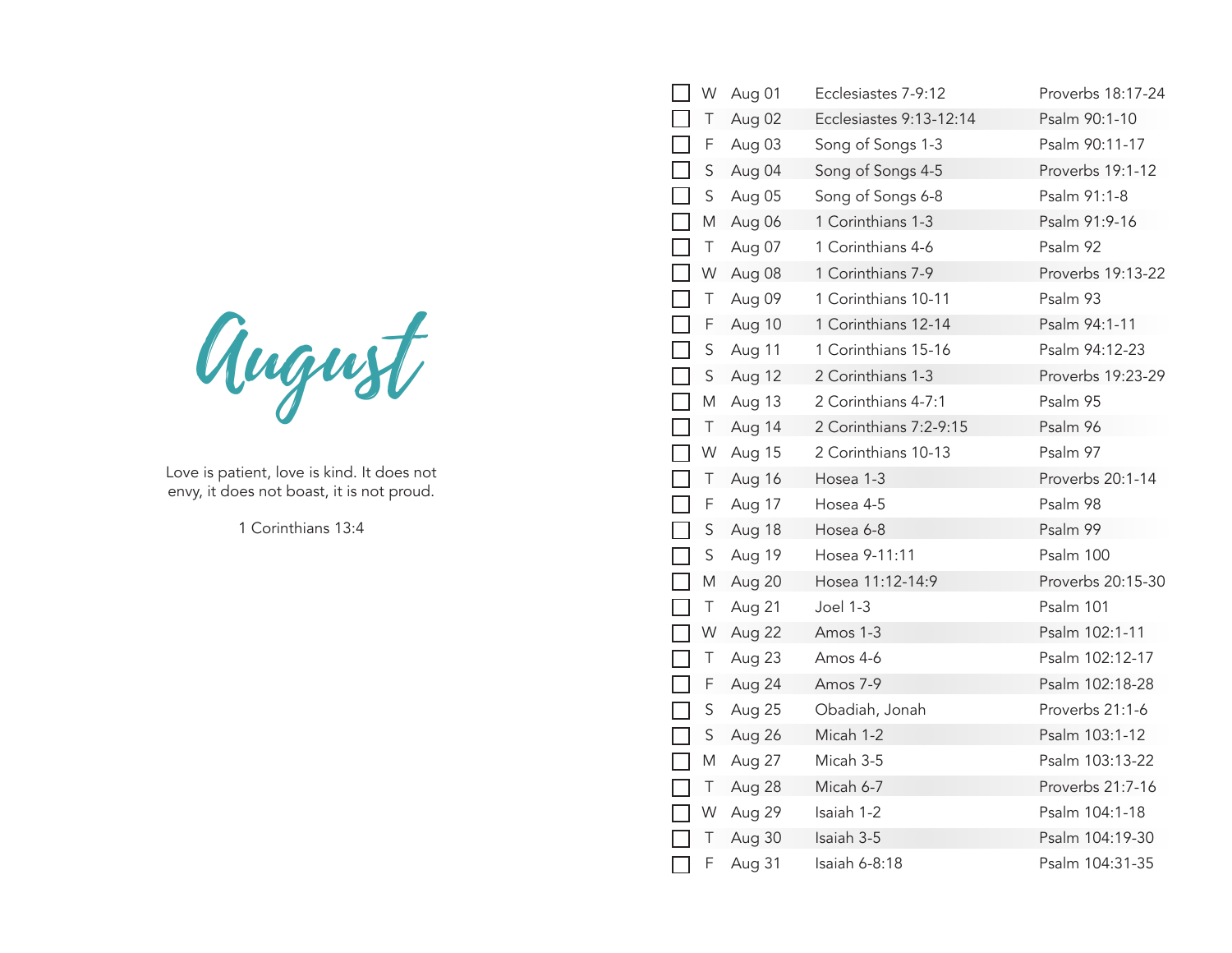September

For to us a Child is born, to us a Son is given, and the government will be on His shoulders. And He will be called Wonderful Counselor, Mighty God, Everlasting Father, Prince of Peace.

Isaiah 9:6

|        | S           | Sep 01 | Isaiah 8:19-11:16 | Proverbs 21:17-31   |
|--------|-------------|--------|-------------------|---------------------|
|        | $\sf S$     | Sep 02 | Isaiah 12-14      | Psalm 105:1-11      |
|        | M           | Sep 03 | Isaiah 15-17      | Psalm 105:12-22     |
|        | Τ           | Sep 04 | Isaiah 18-20      | Psalm 105:23-36     |
|        | W           | Sep 05 | Isaiah 21-23      | Psalm 105:37-45     |
|        | Τ           | Sep 06 | Isaiah 24-26      | Proverbs 22:1-6     |
| $\Box$ | F           | Sep 07 | Isaiah 27-29      | Psalm 106:1-15      |
| $\Box$ | S           | Sep 08 | Isaiah 30-32      | Psalm 106:16-31     |
| $\Box$ | S           | Sep 09 | Isaiah 33-35      | Psalm 106:32-39     |
| $\Box$ | M           | Sep 10 | Isaiah 36-37      | Psalm 106:40-48     |
| $\Box$ | Τ           | Sep 11 | Isaiah 38-40      | Proverbs 22:7-16    |
|        | W           | Sep 12 | Isaiah 41-43      | Proverbs 22:17-29   |
|        | Τ           | Sep 13 | Isaiah 44-45      | Psalm 107:1-9       |
|        | F           | Sep 14 | Isaiah 46-48      | Psalm 107:10-22     |
| П      | S           | Sep 15 | Isaiah 49-50      | Psalm 107:23-32     |
| П      | S           | Sep 16 | Isaiah 51-53      | Psalm 107:33-43     |
|        | M           | Sep 17 | Isaiah 54-55      | Proverbs 23:1-9     |
|        | Τ           | Sep 18 | Isaiah 56-58      | Psalm 108:1-5       |
| П      | W           | Sep 19 | Isaiah 59-61      | Psalm 108:6-13      |
|        | Τ           | Sep 20 | Isaiah 62-64      | Psalm 109:1-20      |
|        | F           | Sep 21 | Isaiah 65-66      | Psalm 109:21-31     |
|        | S           | Sep 22 | Romans 1-3        | Proverbs 23:10-18   |
| $\Box$ | S           | Sep 23 | Romans 4-6        | Psalm 110           |
| П      | M           | Sep 24 | Romans 7-8        | Psalm 111           |
|        | Τ           | Sep 25 | Romans 9-11       | Proverbs 23:19-28   |
|        | W           | Sep 26 | Romans 12-13      | Psalm 112           |
|        | Τ           | Sep 27 | Romans 14-16      | Psalm 113           |
|        | F           | Sep 28 | Ephesians 1-3     | Psalm 114           |
|        | S           | Sep 29 | Ephesians 4-6     | Proverbs 23:29-24:4 |
|        | $\mathsf S$ | Sep 30 | Philippians 1-2   | Psalm 115:1-11      |
|        |             |        |                   |                     |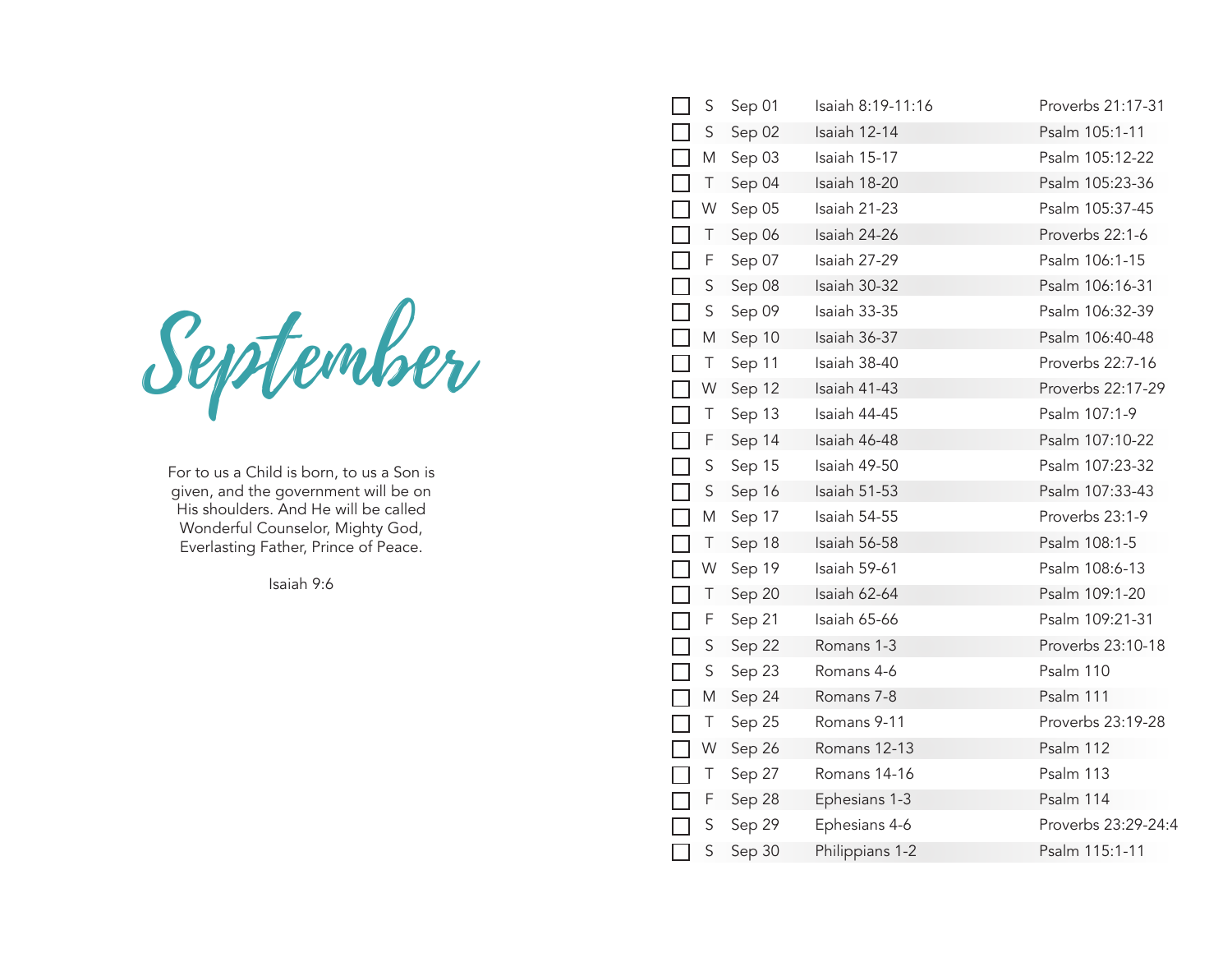October

Because of the LORD's great love we are not consumed, for His compassions never fail.

Lamentations 3:22

|        | M           | Oct 01 | Philippians 3-4          | Psalm 115:12-18   |
|--------|-------------|--------|--------------------------|-------------------|
|        | $\top$      | Oct 02 | Colossians 1-2           | Psalm 116:1-11    |
|        | W           | Oct 03 | Colossians 3-4, Philemon | Psalm 116:12-19   |
|        | $\top$      | Oct 04 | Nahum 1-3                | Proverbs 24:5-14  |
|        | F           | Oct 05 | Habakkuk 1-3             | Psalm 117         |
| $\Box$ | $\mathsf S$ | Oct 06 | Zephaniah 1-3            | Psalm 118:1-16    |
| $\Box$ | $\mathsf S$ | Oct 07 | Jeremiah 1-3:5           | Psalm 118:17-29   |
| $\Box$ | M           | Oct 08 | Jeremiah 3:6-5:31        | Proverbs 24:15-22 |
|        | $\top$      | Oct 09 | Jeremiah 6-8:3           | Psalm 119:1-8     |
|        | W           | Oct 10 | Jeremiah 8:4-10:25       | Psalm 119:9-16    |
|        | $\top$      | Oct 11 | Jeremiah 11-13           | Proverbs 24:23-34 |
|        | F           | Oct 12 | Jeremiah 14-16:18        | Psalm 119:17-24   |
|        | $\sf S$     | Oct 13 | Jeremiah 16:19-18:23     | Psalm 119:25-32   |
|        | $\mathsf S$ | Oct 14 | Jeremiah 19-21           | Psalm 119:33-40   |
| П      | M           | Oct 15 | Jeremiah 22-23           | Proverbs 25:1-10  |
|        | $\top$      | Oct 16 | Jeremiah 24-26           | Psalm 119:41-48   |
|        | W           | Oct 17 | Jeremiah 27-29           | Psalm 119:49-56   |
|        | $\top$      | Oct 18 | Jeremiah 30-31           | Psalm 119:57-64   |
|        | F           | Oct 19 | Jeremiah 32-34           | Proverbs 25:11-20 |
| $\Box$ | $\mathsf S$ | Oct 20 | Jeremiah 35-37           | Psalm 119:65-72   |
| $\Box$ | $\mathsf S$ | Oct 21 | Jeremiah 38-39           | Psalm 119:73-80   |
| $\Box$ | M           | Oct 22 | Jeremiah 40-41           | Psalm 119:81-88   |
|        | $\top$      | Oct 23 | Jeremiah 42-44           | Proverbs 25:21-28 |
|        | W           | Oct 24 | Jeremiah 45-47           | Psalm 119:89-96   |
|        | Τ           | Oct 25 | Jeremiah 48-49           | Psalm 119:97-104  |
|        | F           | Oct 26 | Jeremiah 50-51           | Psalm 119:105-112 |
|        | $\sf S$     | Oct 27 | Jeremiah 52              | Proverbs 26:1-12  |
|        | $\mathsf S$ | Oct 28 | Lamentations 1-2         | Psalm 119:113-120 |
|        | M           | Oct 29 | Lamentations 3-5         | Psalm 119:121-128 |
|        | $\top$      | Oct 30 | 1 Timothy 1-3:13         | Psalm 119:129-136 |
|        | W           | Oct 31 | 1 Timothy 3:14-6:21      | Proverbs 26:13-22 |
|        |             |        |                          |                   |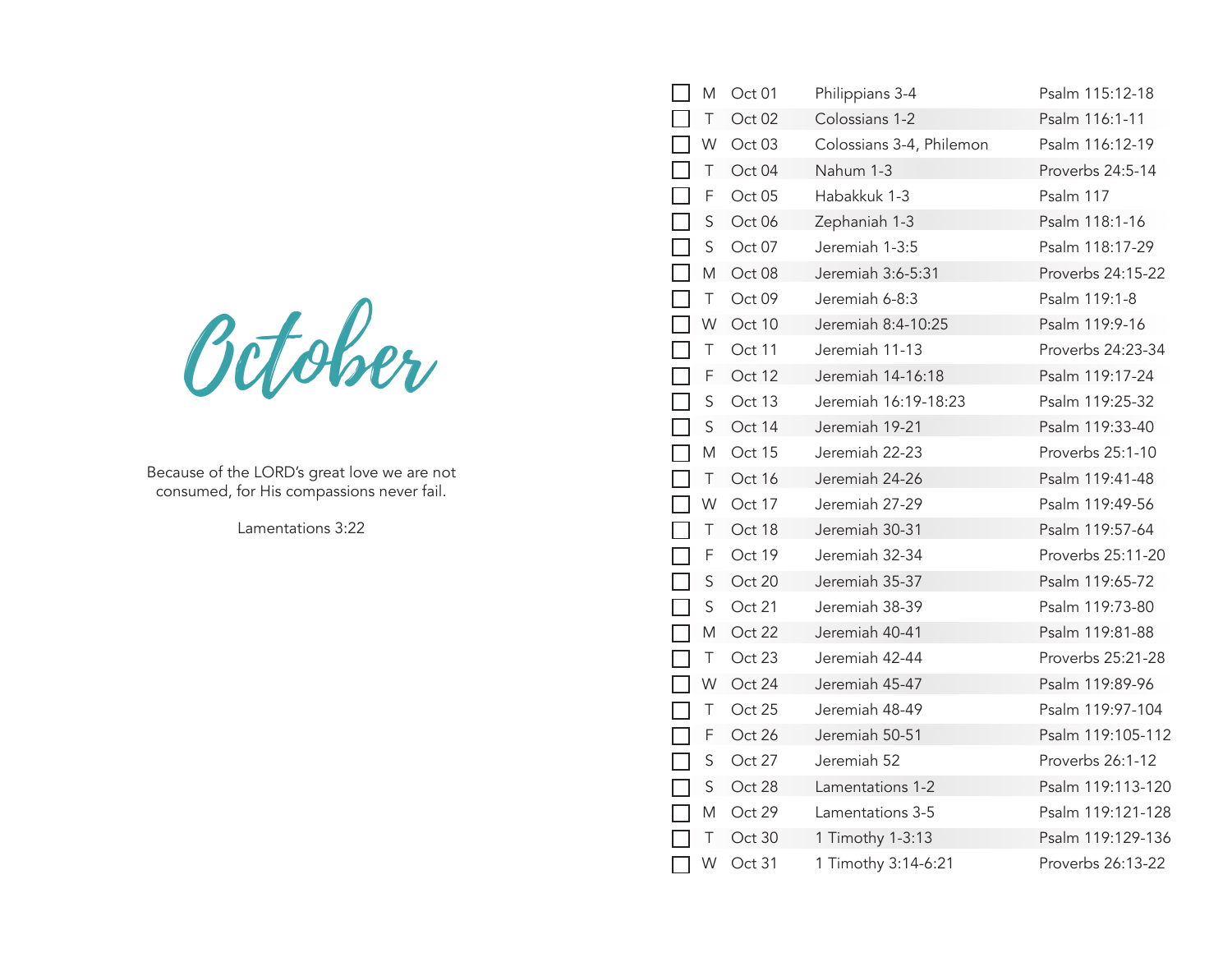November

I will give you a new heart and put a new spirit in you; I will remove from you your heart of stone and give you a heart of flesh.

Ezekiel 36:26

|                   | Τ           | Nov 01            | 2 Timothy 1-4     | Psalm 119:137-144   |
|-------------------|-------------|-------------------|-------------------|---------------------|
|                   | F           | Nov <sub>02</sub> | Titus 1-3         | Psalm 119:145-152   |
|                   | S           | Nov <sub>03</sub> | 1 Peter 1-3       | Psalm 119:153-160   |
|                   | $\mathsf S$ | Nov 04            | 1 Peter 4-5       | Proverbs 26:23-27:4 |
| П                 | M           | Nov <sub>05</sub> | 2 Peter 1-3, Jude | Psalm 119:161-168   |
|                   | Τ           | Nov 06            | Daniel 1-3        | Psalm 119:169-176   |
| $\Box$            | W           | Nov 07            | Daniel 4-6        | Psalm 120           |
| П                 | Τ           | Nov 08            | Daniel 7-9        | Proverbs 27:5-14    |
| $\Box$            | F           | Nov 09            | Daniel 10-12      | Psalm 121           |
| $\Box$            | S           | Nov 10            | Ezekiel 1-3       | Psalm 122           |
| $\Box$            | $\mathsf S$ | Nov 11            | Ezekiel 4-6       | Psalm 123           |
| $\Box$            | M           | Nov 12            | Ezekiel 7-9       | Proverbs 27:15-22   |
| $\Box$            | T           | Nov 13            | Ezekiel 10-12     | Psalm 124           |
| $\Box$            | W           | Nov 14            | Ezekiel 13-15     | Psalm 125           |
| $\Box$            | Τ           | Nov 15            | Ezekiel 16-18     | Psalm 126           |
| $\Box$            | F           | Nov 16            | Ezekiel 19-21     | Proverbs 27:23-28:6 |
| $\Box$            | S           | Nov 17            | Ezekiel 22-24     | Psalm 127           |
| $\Box$            | $\mathsf S$ | Nov 18            | Ezekiel 25-27     | Psalm 128           |
| $\Box$            | M           | Nov 19            | Ezekiel 28-30     | Psalm 129           |
| $\Box$            | Τ           | Nov 20            | Ezekiel 31-33     | Proverbs 28:7-17    |
| $\Box$            | W           | Nov 21            | Ezekiel 34-36     | Psalm 130           |
| $\Box$            | Τ           | Nov 22            | Ezekiel 37        | Psalm 131           |
| $\Box$            | F           | Nov 23            | Ezekiel 38-39     | Psalm 132           |
| $\overline{\Box}$ | $\mathsf S$ | Nov 24            | Ezekiel 40-42     | Proverbs 28:18-28   |
| $\Box$            | $\sf S$     | <b>Nov 25</b>     | Ezekiel 43-45     | Psalm 133           |
| $\Box$            | M           | Nov 26            | Ezekiel 46-48     | Psalm 134           |
| $\Box$            | Τ           | Nov 27            | Haggai 1-2        | Psalm 135:1-12      |
|                   | W           | Nov 28            | Zechariah 1-3     | Psalm 135:13-21     |
|                   | Τ           | Nov 29            | Zechariah 4-6     | Proverbs 29:1-9     |
|                   | F           | <b>Nov 30</b>     | Zechariah 7-8     | Psalm 136:1-12      |
|                   |             |                   |                   |                     |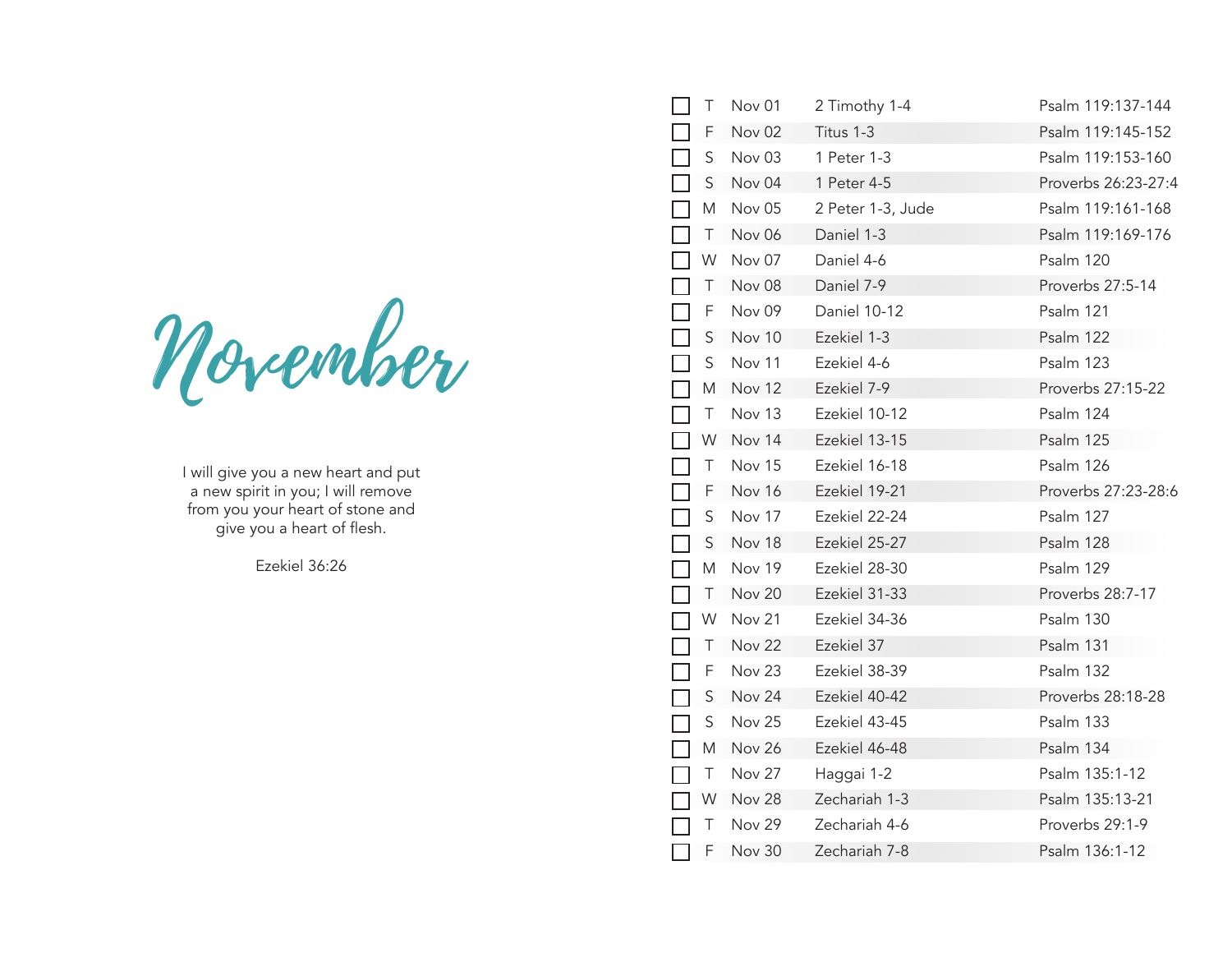December

Dear friends, now we are children of God, and what we will be has not yet been made known. But we know that when Christ appears, we shall be like Him, for we shall see Him as He is.

1 John 3:2

| S                                   | Dec 01 | Zechariah 9-11             | Psalm 136:13-26   |
|-------------------------------------|--------|----------------------------|-------------------|
| $\mathsf S$                         | Dec 02 | Zechariah 12-14            | Proverbs 29:10-18 |
| Μ                                   | Dec 03 | Hebrews 1-3                | Psalm 137         |
| $\blacksquare$<br>Τ                 | Dec 04 | Hebrews 4-6                | Psalm 138         |
| W                                   | Dec 05 | Hebrews 7-9                | Proverbs 29:19-27 |
| $\mathcal{L}$<br>T                  | Dec 06 | Hebrews 10-13              | Psalm 139:1-10    |
| F                                   | Dec 07 | 1 John 1-3                 | Psalm 139:11-16   |
| $\Box$<br>$\sf S$                   | Dec 08 | 1 John 4-5, 2 John, 3 John | Psalm 139:17-24   |
| S                                   | Dec 09 | Esther 1-3                 | Proverbs 30:1-10  |
| M                                   | Dec 10 | Esther 4-6                 | Psalm 140:1-5     |
| ┓<br>Τ                              | Dec 11 | Esther 7-10                | Psalm 140:6-13    |
| W                                   | Dec 12 | Ezra $1-2$                 | Psalm 141         |
| ┓<br>Τ                              | Dec 13 | Ezra 3-5                   | Psalm 142         |
| F                                   | Dec 14 | Ezra $6-8$                 | Proverbs 30:11-23 |
| ┓<br>S                              | Dec 15 | Ezra 9-10                  | Psalm 143         |
| $\Box$<br>S                         | Dec 16 | Nehemiah 1-3               | Psalm 144:1-8     |
| M                                   | Dec 17 | Nehemiah 4-7:3             | Psalm 144:9-15    |
| $\overline{\phantom{0}}$<br>Τ       | Dec 18 | Nehemiah 7:4-8:18          | Proverbs 30:24-33 |
| W                                   | Dec 19 | Nehemiah 9-10              | Psalm 145:1-7     |
| $\overline{\phantom{a}}$<br>Τ       | Dec 20 | Nehemiah 11-13             | Psalm 145:8-13a   |
| $\Box$<br>F                         | Dec 21 | Malachi 1-4                | Psalm 145:13b-21  |
| $\Box$<br>S                         | Dec 22 | Revelation 1-3             | Proverbs 31:1-9   |
| $\Box$<br>S                         | Dec 23 | Revelation 4-5             | Psalm 146         |
| $\Box$<br>M                         | Dec 24 | Revelation 6               | Psalm 147:1-11    |
| ┑<br>Τ                              | Dec 25 | Revelation 7               | Psalm 147:12-20   |
| W                                   | Dec 26 | Revelation 8-10            | Proverbs 31:10-20 |
| ┓<br>Τ                              | Dec 27 | Revelation 11-13           | Proverbs 31:21-31 |
| F                                   | Dec 28 | Revelation 14-16           | Psalm 148:1-6     |
| $\sf S$<br>$\overline{\phantom{0}}$ | Dec 29 | Revelation 17-19           | Psalm 148:7-14    |
| $\mathsf S$                         | Dec 30 | Revelation 20-21           | Psalm 149         |
| M                                   | Dec 31 | Revelation 22              | Psalm 150         |
|                                     |        |                            |                   |